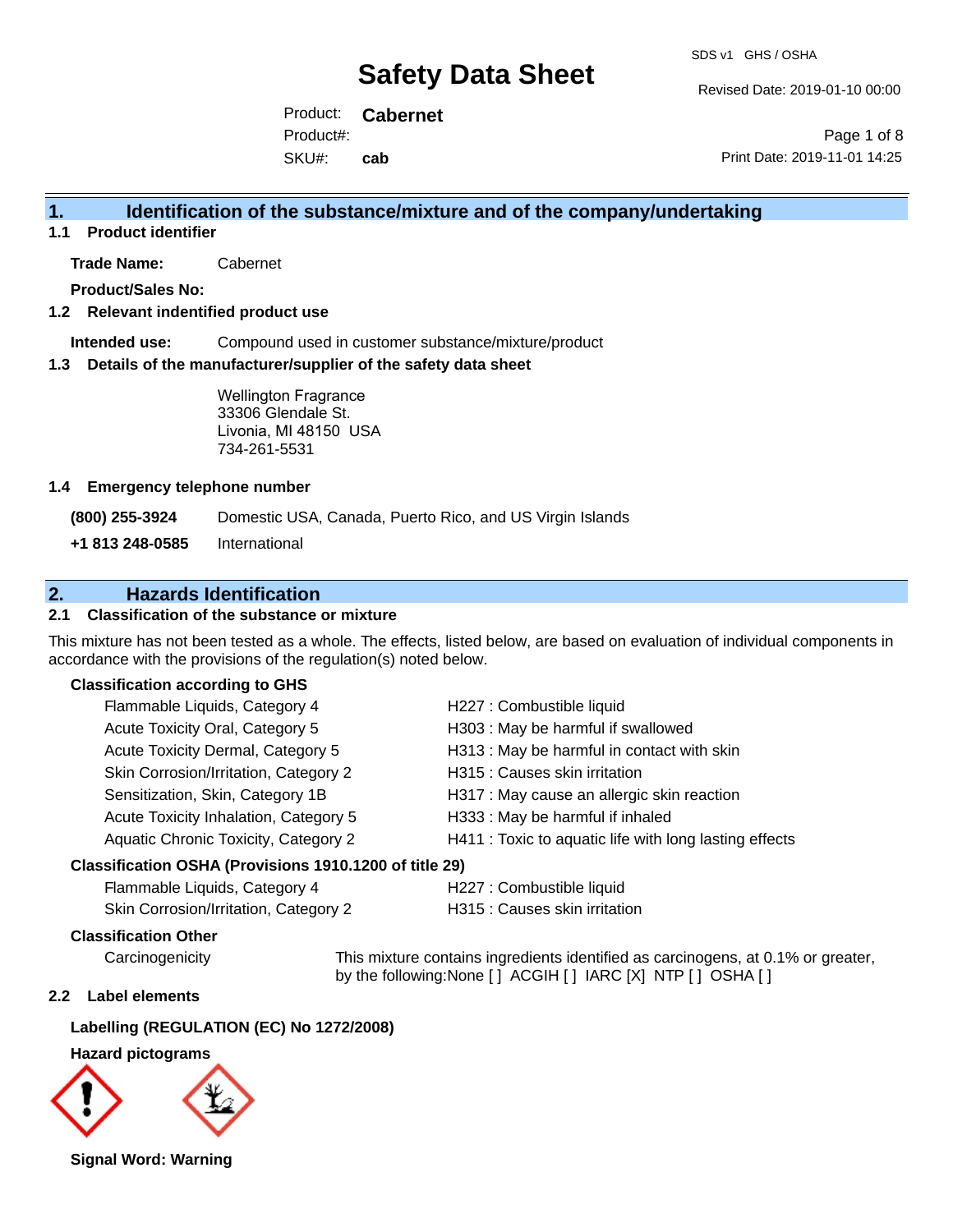Revised Date: 2019-01-10 00:00

Product: **Cabernet** SKU#: Product#: **cab**

Page 2 of 8 Print Date: 2019-11-01 14:25

| <b>Hazard statments</b>         |                                                                                                                                       |
|---------------------------------|---------------------------------------------------------------------------------------------------------------------------------------|
| H <sub>22</sub> 7               | Combustible liquid                                                                                                                    |
| H <sub>303</sub>                | May be harmful if swallowed                                                                                                           |
| H313                            | May be harmful in contact with skin                                                                                                   |
| H <sub>315</sub>                | Causes skin irritation                                                                                                                |
| H317                            | May cause an allergic skin reaction                                                                                                   |
| H333                            | May be harmful if inhaled                                                                                                             |
| H411                            | Toxic to aquatic life with long lasting effects                                                                                       |
| <b>Precautionary Statements</b> |                                                                                                                                       |
| <b>Prevention:</b>              |                                                                                                                                       |
| P <sub>235</sub>                | Keep cool                                                                                                                             |
| P <sub>264</sub>                | Wash hands thoroughly after handling                                                                                                  |
| P <sub>272</sub>                | Contaminated work clothing should not be allowed out of the workplace                                                                 |
| P <sub>273</sub>                | Avoid release to the environment                                                                                                      |
| <b>Response:</b>                |                                                                                                                                       |
| P302 + P352                     | IF ON SKIN: Wash with soap and water                                                                                                  |
| P304 + P312                     | IF INHALED: Call a POISON CENTER or doctor/physician if you feel unwell                                                               |
| P312                            | Call a POISON CENTER or doctor/physician if you feel unwell                                                                           |
| P333 + P313                     | If skin irritation or a rash occurs: Get medical advice/attention                                                                     |
| P362                            | Take off contaminated clothing and wash before reuse                                                                                  |
| P363                            | Wash contaminated clothing before reuse                                                                                               |
| P370 + P378                     | In case of fire: Use Carbon dioxide (CO2), Dry chemical, or Foam for extinction. Do not use<br>a direct water jet on burning material |
| P391                            | <b>Collect Spillage</b>                                                                                                               |
| Other Heresda                   |                                                                                                                                       |

**2.3 Other Hazards**

#### **no data available**

# **3. Composition/Information on Ingredients**

## **3.1 Mixtures**

This product is a complex mixture of ingredients, which contains among others the following substance(s), presenting a health or environmental hazard within the meaning of the UN Globally Harmonized System of Classification and Labeling of Chemicals (GHS):

| CAS#<br>Ingredient   | EC#                                            | Conc.<br>Range | <b>GHS Classification</b>    |
|----------------------|------------------------------------------------|----------------|------------------------------|
| 8050-15-5            | 232-476-2                                      | $40 - 50 \%$   | H402; H412                   |
|                      | Methyl ester of rosin (partially hydrogenated) |                |                              |
| 122-40-7             | 204-541-5                                      | $10 - 20 \%$   | H303; H316; H317; H401; H411 |
| <b>Amyl Cinnamal</b> |                                                |                |                              |
| 120-51-4             | 204-402-9                                      | $5 - 10 \%$    | H302; H313; H400; H411       |
| Benzyl Benzoate      |                                                |                |                              |
| $134 - 20 - 3$       | 205-132-4                                      | $5 - 10%$      | H303; H316; H319; H402       |
|                      | Methyl anthranilate                            |                |                              |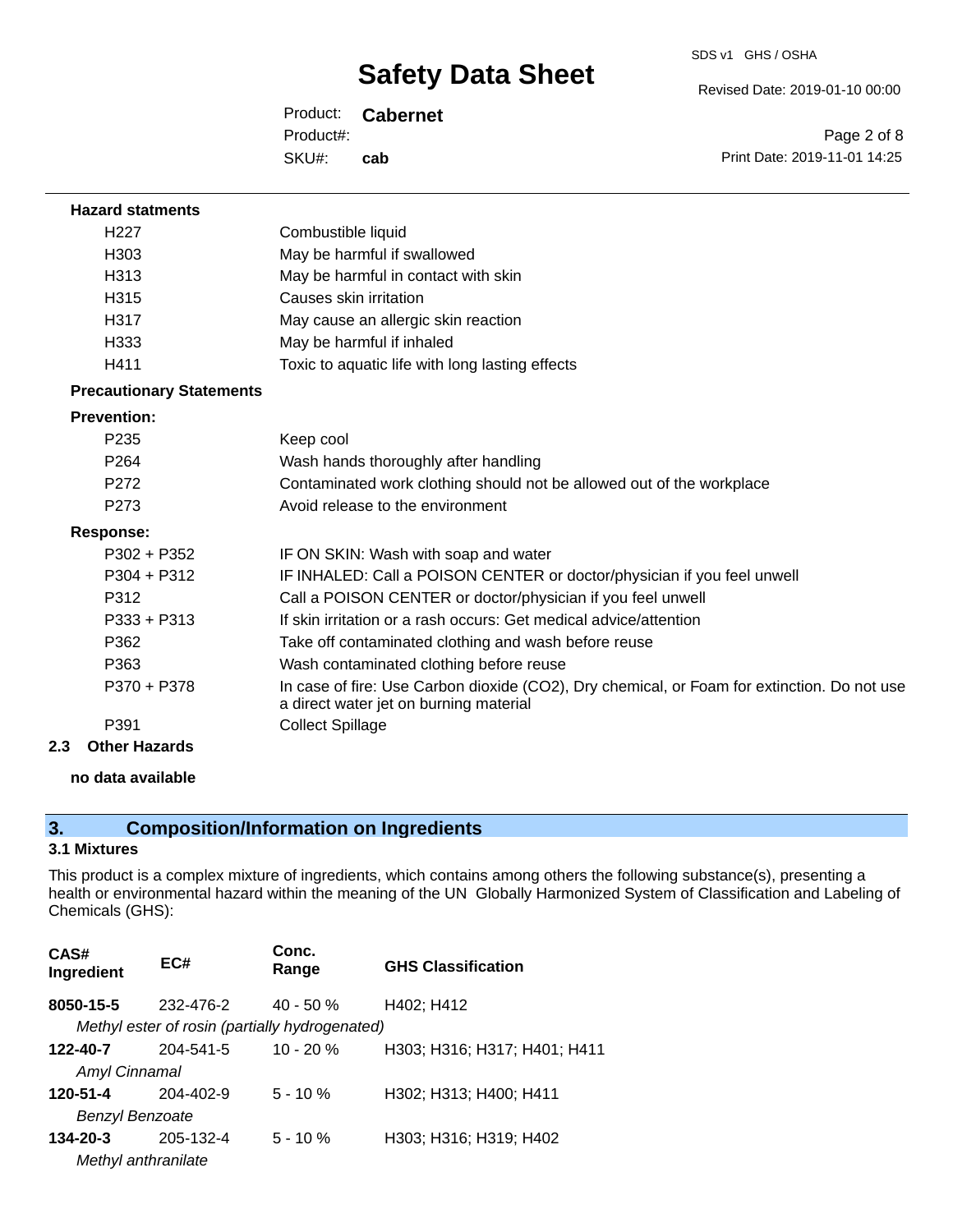SDS v1 GHS / OSHA

Revised Date: 2019-01-10 00:00

Print Date: 2019-11-01 14:25

Page 3 of 8

Product: **Cabernet** Product#:

SKU#: **cab**

| CAS#<br>Ingredient                                       | EC#                                                    | Conc.<br>Range | <b>GHS Classification</b>                   |
|----------------------------------------------------------|--------------------------------------------------------|----------------|---------------------------------------------|
| 5989-27-5<br>Limonene                                    | 227-813-5                                              | $5 - 10 \%$    | H226; H304; H315; H317; H400; H410          |
| 1222-05-5                                                | 214-946-9<br>Hexamethylindanopyran                     | $2 - 5%$       | H316; H400; H410                            |
| 115-95-7<br><b>Linalyl Acetate</b>                       | 204-116-4                                              | $2 - 5%$       | H227; H315; H317; H320; H402                |
| 128-37-0                                                 | 204-881-4<br><b>Butylated hydroxytoluene</b>           | $2 - 5%$       | H316; H400; H410                            |
| 118-58-1<br><b>Benzyl Salicylate</b>                     | 204-262-9                                              | $2 - 5%$       | H303; H317; H320; H401; H412                |
| 105-68-0                                                 | 203-322-1<br>Isoamyl propionate (Isopentyl propionate) | $2 - 5%$       | H <sub>226</sub>                            |
| $60 - 12 - 8$<br>phenethyl alcohol                       | 200-456-2                                              | $1 - 2 \%$     | H302; H313; H316; H319                      |
| $80 - 54 - 6$                                            | 201-289-8<br><b>Butylphenyl Methylpropional</b>        | $0.1 - 1.0 \%$ | H227; H302; H315; H317; H361; H401;<br>H412 |
| See Section 16 for full text of GHS classification codes |                                                        |                |                                             |

See Section 16 for full text of GHS classification codes which where not shown in section 2

Total Hydrocarbon Content (%  $w/w$ ) = 5.21

# **4. First Aid Measures 4.1 Description of first aid measures Inhalation:** Remove from exposure site to fresh air and keep at rest. Obtain medical advice. **Eye Exposure:** Flush immediately with water for at least 15 minutes. Contact physician if symptoms persist. **Skin Exposure:** Remove contaminated clothes. Wash thoroughly with water (and soap). Contact physician if symptoms persist. **Ingestion: Rinse mouth with water and obtain medical advice. Rinse mouth with water and obtain medical advice. 4.2 Most important symptoms and effects, both acute and delayed Symptoms:** no data available **Risks:** Risks: Refer to Section 2.2 "Hazard Statements" **4.3 Indication of any immediate medical attention and special treatment needed Treatment:** Refer to Section 2.2 "Response" **5. Fire-Fighting measures**

### **5.1 Extinguishing media**

| Suitable:         | Carbon dioxide (CO2), Dry chemical, Foam          |
|-------------------|---------------------------------------------------|
| <b>Unsuitable</b> | Do not use a direct water jet on burning material |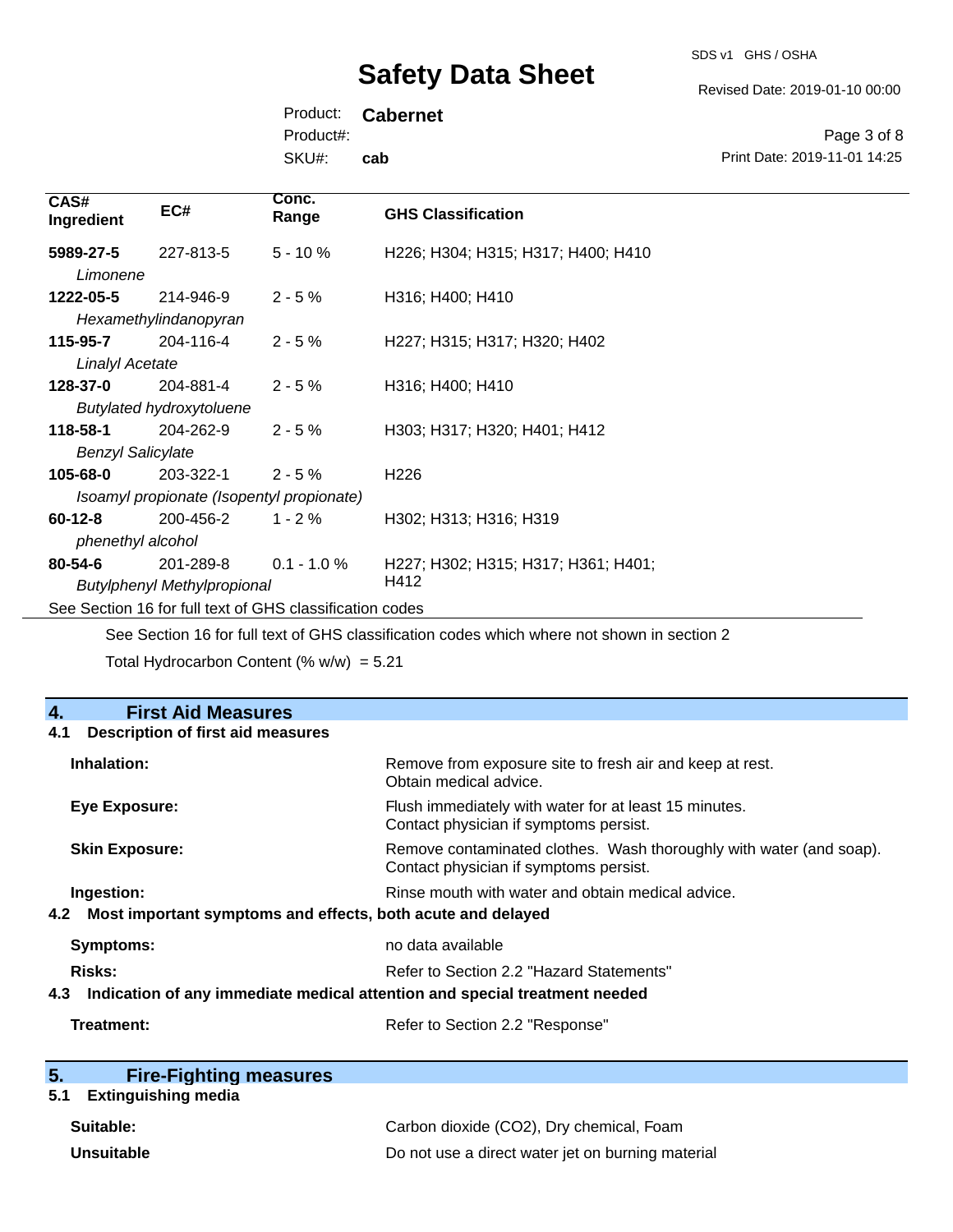SDS v1 GHS / OSHA

Revised Date: 2019-01-10 00:00

Product: **Cabernet** SKU#: Product#: **cab**

Page 4 of 8 Print Date: 2019-11-01 14:25

#### **5.2 Special hazards arising from the substance or mixture**

**During fire fighting:** Water may be ineffective

**5.3 Advice for firefighters**

**Further information:** Standard procedure for chemical fires

### **6. Accidental Release Measures**

### **6.1 Personal precautions, protective equipment and emergency procedures**

Avoid inhalation and contact with skin and eyes. A self-contained breathing apparatus is recommended in case of a major spill.

#### **6.2 Environmental precautions**

Keep away from drains, soil, and surface and groundwater.

#### **6.3 Methods and materials for containment and cleaning up**

Clean up spillage promptly. Remove ignition sources. Provide adequate ventilation. Avoid excessive inhalation of vapors. Gross spillages should be contained by use of sand or inert powder and disposed of according to the local regulations.

#### **6.4 Reference to other sections**

Not Applicable

## **7. Handling and Storage**

#### **7.1 Precautions for safe handling**

Apply according to good manufacturing and industrial hygiene practices with proper ventilation. Do not drink, eat or smoke while handling. Respect good personal hygiene.

#### **7.2 Conditions for safe storage, including any incompatibilities**

Store in a cool, dry and ventilated area away from heat sources and protected from light in tightly closed original container. Avoid uncoated metal container. Keep air contact to a minimum.

#### **7.3 Specific end uses**

No information available

### **8. Exposure Controls/Personal Protection**

#### **8.1 Control parameters**

**Exposure Limits: Component** ACGIH TWA ppm STEL ppm TWA ppm STEL ppm ACGIH **OSHA** OSHA **128-37-0** *Butylated hydroxytoluene* 2 **Engineering Controls:** Use local exhaust as needed.

#### **8.2 Exposure controls - Personal protective equipment**

| Eye protection:                | Tightly sealed goggles, face shield, or safety glasses with brow guards and side shields, etc.<br>as may be appropriate for the exposure |
|--------------------------------|------------------------------------------------------------------------------------------------------------------------------------------|
| <b>Respiratory protection:</b> | Avoid excessive inhalation of concentrated vapors. Apply local ventilation where appropriate.                                            |
| <b>Skin protection:</b>        | Avoid Skin contact. Use chemically resistant gloves as needed.                                                                           |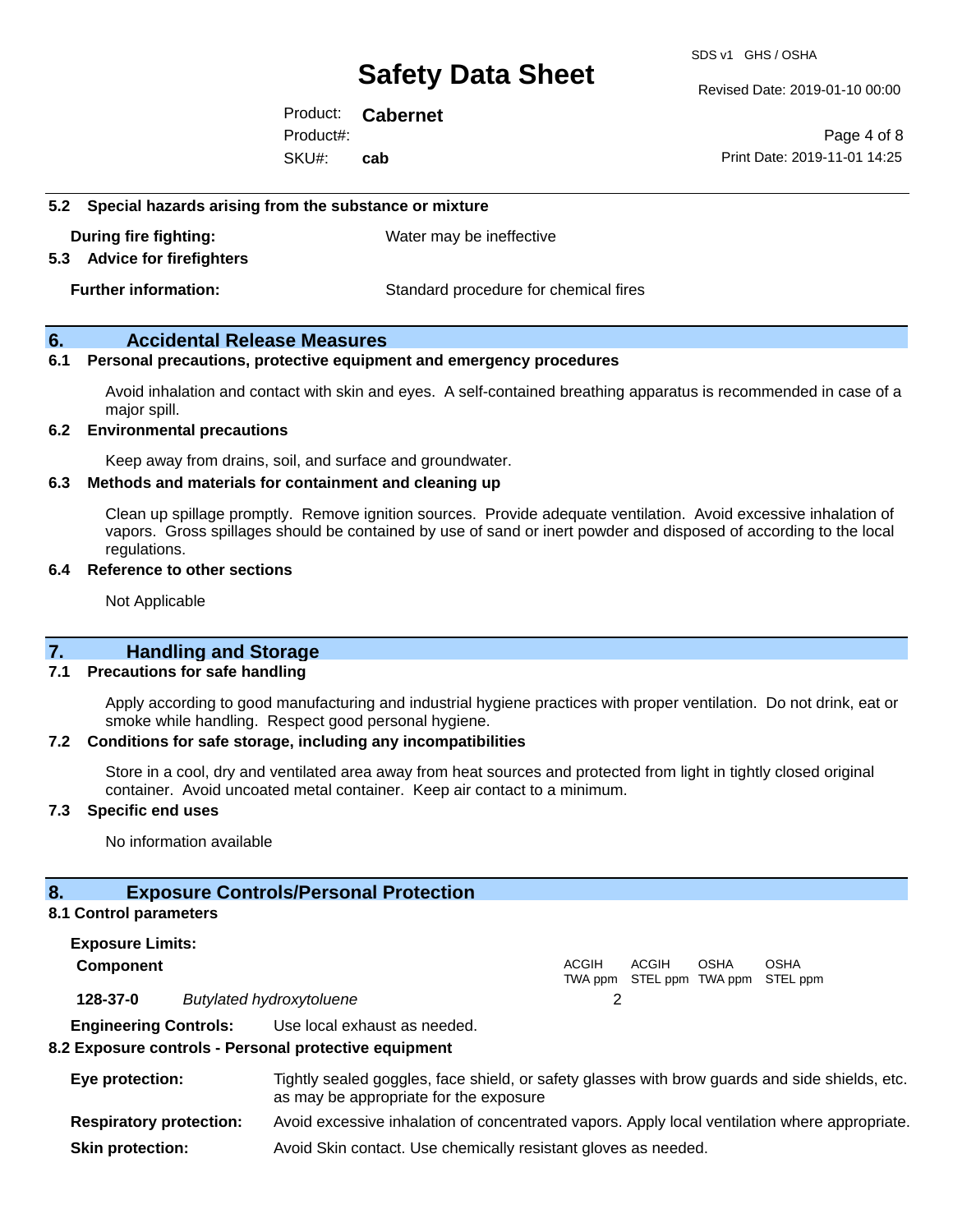Revised Date: 2019-01-10 00:00

Product: **Cabernet** SKU#: Product#: **cab**

Page 5 of 8 Print Date: 2019-11-01 14:25

# **9. Physical and Chemical Properties**

## **9.1 Information on basic physical and chemical properties**

| Appearance:                  | Liquid               |
|------------------------------|----------------------|
| Odor:                        | Conforms to Standard |
| Color:                       | Yellow (G6-8)        |
| <b>Viscosity:</b>            | Liquid               |
| <b>Freezing Point:</b>       | Not determined       |
| <b>Boiling Point:</b>        | Not determined       |
| <b>Melting Point:</b>        | Not determined       |
| <b>Flashpoint (CCCFP):</b>   | 175 F (79.44 C)      |
| <b>Auto flammability:</b>    | Not determined       |
| <b>Explosive Properties:</b> | None Expected        |
| <b>Oxidizing properties:</b> | None Expected        |
| Vapor Pressure (mmHg@20 C):  | 0.1744               |
| %VOC:                        | 0.17                 |
| Specific Gravity @ 25 C:     | 0.9980               |
| Density @ 25 C:              | 0.9950               |
| Refractive Index @ 20 C:     | 1.5180               |
| Soluble in:                  | Oil                  |

# **10. Stability and Reactivity**

| <b>10.1 Reactivity</b>                  | None                                               |
|-----------------------------------------|----------------------------------------------------|
| <b>10.2 Chemical stability</b>          | Stable                                             |
| 10.3 Possibility of hazardous reactions | None known                                         |
| <b>10.4 Conditions to avoid</b>         | None known                                         |
| 10.5 Incompatible materials             | Strong oxidizing agents, strong acids, and alkalis |
| 10.6 Hazardous decomposition products   | None known                                         |

# **11. Toxicological Information**

## **11.1 Toxicological Effects**

Acute Toxicity Estimates (ATEs) based on the individual Ingredient Toxicity Data utilizing the "Additivity Formula"

| Acute toxicity - Oral - (Rat) mg/kg          | (LD50: 3492.4631) May be harmful if swallowed            |
|----------------------------------------------|----------------------------------------------------------|
| Acute toxicity - Dermal - (Rabbit) mg/kg     | (LD50: 3567.5698) May be harmful in contact with skin    |
| Acute toxicity - Inhalation - (Rat) mg/L/4hr | (LD50: 22.4178) May be harmful if inhaled                |
| <b>Skin corrosion / irritation</b>           | May be harmful if inhaled                                |
| Serious eye damage / irritation              | Not classified - the classification criteria are not met |
| <b>Respiratory sensitization</b>             | Not classified - the classification criteria are not met |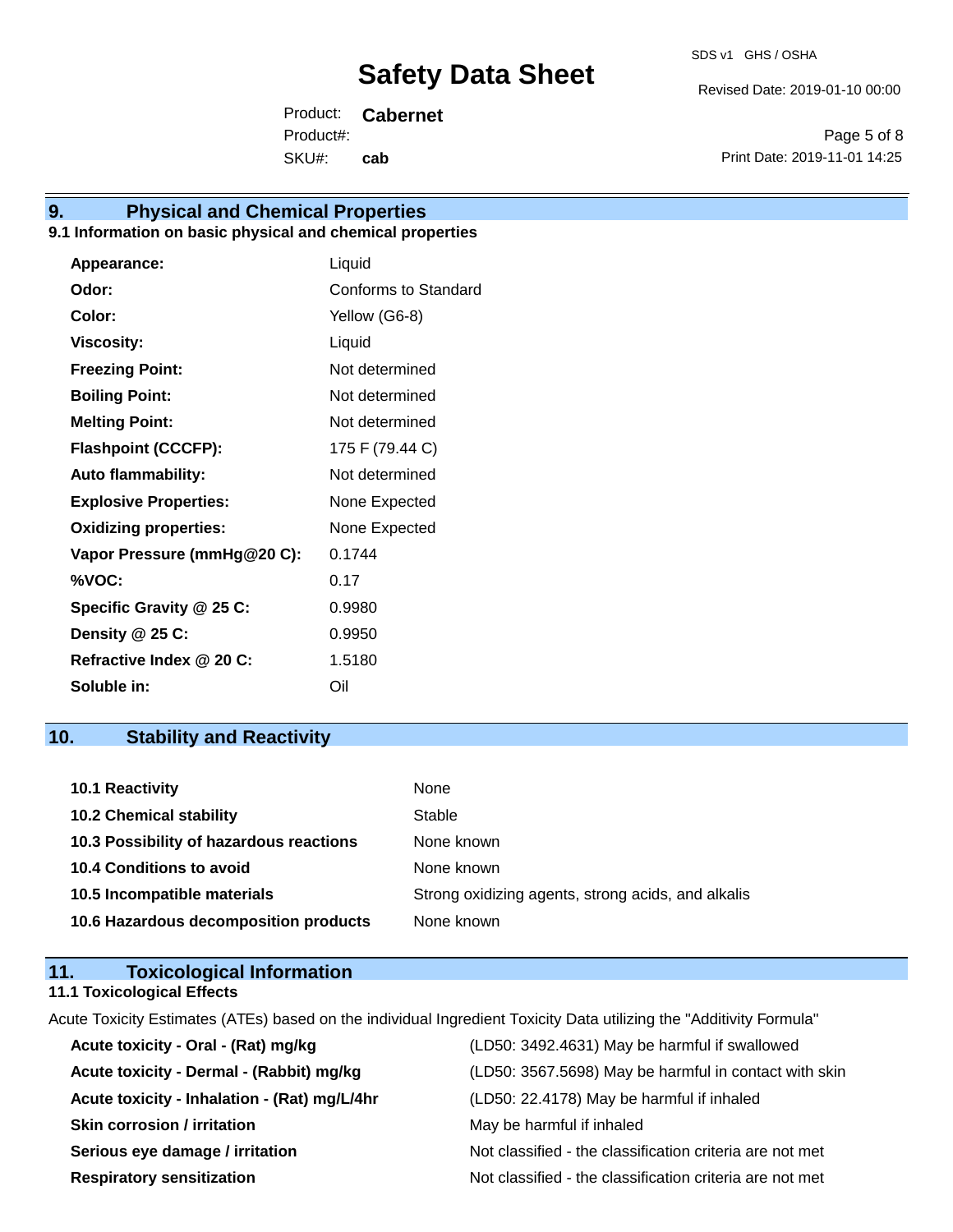SDS v1 GHS / OSHA

Revised Date: 2019-01-10 00:00

Product: **Cabernet** SKU#: Product#: **cab**

Page 6 of 8 Print Date: 2019-11-01 14:25

| May cause an allergic skin reaction                      |
|----------------------------------------------------------|
| Not classified - the classification criteria are not met |
| Not classified - the classification criteria are not met |
| Not classified - the classification criteria are not met |
| Not classified - the classification criteria are not met |
| Not classified - the classification criteria are not met |
| Not classified - the classification criteria are not met |
|                                                          |

| ______________________________<br><b>12.1 Toxicity</b> |                                                          |  |
|--------------------------------------------------------|----------------------------------------------------------|--|
| <b>Acute acquatic toxicity</b>                         | Not classified - the classification criteria are not met |  |
| <b>Chronic acquatic toxicity</b>                       | Toxic to aquatic life with long lasting effects          |  |
| <b>Toxicity Data on soil</b>                           | no data available                                        |  |
| <b>Toxicity on other organisms</b>                     | no data available                                        |  |
| 12.2 Persistence and degradability                     | no data available                                        |  |
| 12.3 Bioaccumulative potential                         | no data available                                        |  |
| 12.4 Mobility in soil                                  | no data available                                        |  |
| 12.5 Other adverse effects                             | no data available                                        |  |

## **13. Disposal Conditions**

**12. Ecological Information** 

#### **13.1 Waste treatment methods**

Do not allow product to reach sewage systems. Dispose of in accordance with all local and national regulations. Send to a licensed waste management company.The product should not be allowed to enter drains, water courses or the soil. Do not contaminate ponds, waterways or ditches with chemical or used container.

# **14. Transport Information**

| <b>Marine Pollutant</b>                                       | Yes. Ingredient of greatest environmental impact:<br>5989-27-5 : (5 - 10 %) : Limonene |              |                                     |                 |               |
|---------------------------------------------------------------|----------------------------------------------------------------------------------------|--------------|-------------------------------------|-----------------|---------------|
| <b>Regulator</b>                                              |                                                                                        | <b>Class</b> | <b>Pack Group</b>                   | <b>Sub Risk</b> | UN-nr.        |
| U.S. DOT (Non-Bulk)                                           |                                                                                        |              | Not Regulated - Not Dangerous Goods |                 |               |
| <b>Chemicals NOI</b>                                          |                                                                                        |              |                                     |                 |               |
| <b>ADR/RID (International Road/Rail)</b>                      |                                                                                        |              |                                     |                 |               |
| <b>Environmentally Hazardous</b><br>Substance, Liquid, n.o.s. |                                                                                        | 9            | Ш                                   |                 | <b>UN3082</b> |
| <b>IATA (Air Cargo)</b>                                       |                                                                                        |              |                                     |                 |               |
| <b>Environmentally Hazardous</b><br>Substance, Liquid, n.o.s. |                                                                                        | 9            | Ш                                   |                 | UN3082        |
| IMDG (Sea)                                                    |                                                                                        |              |                                     |                 |               |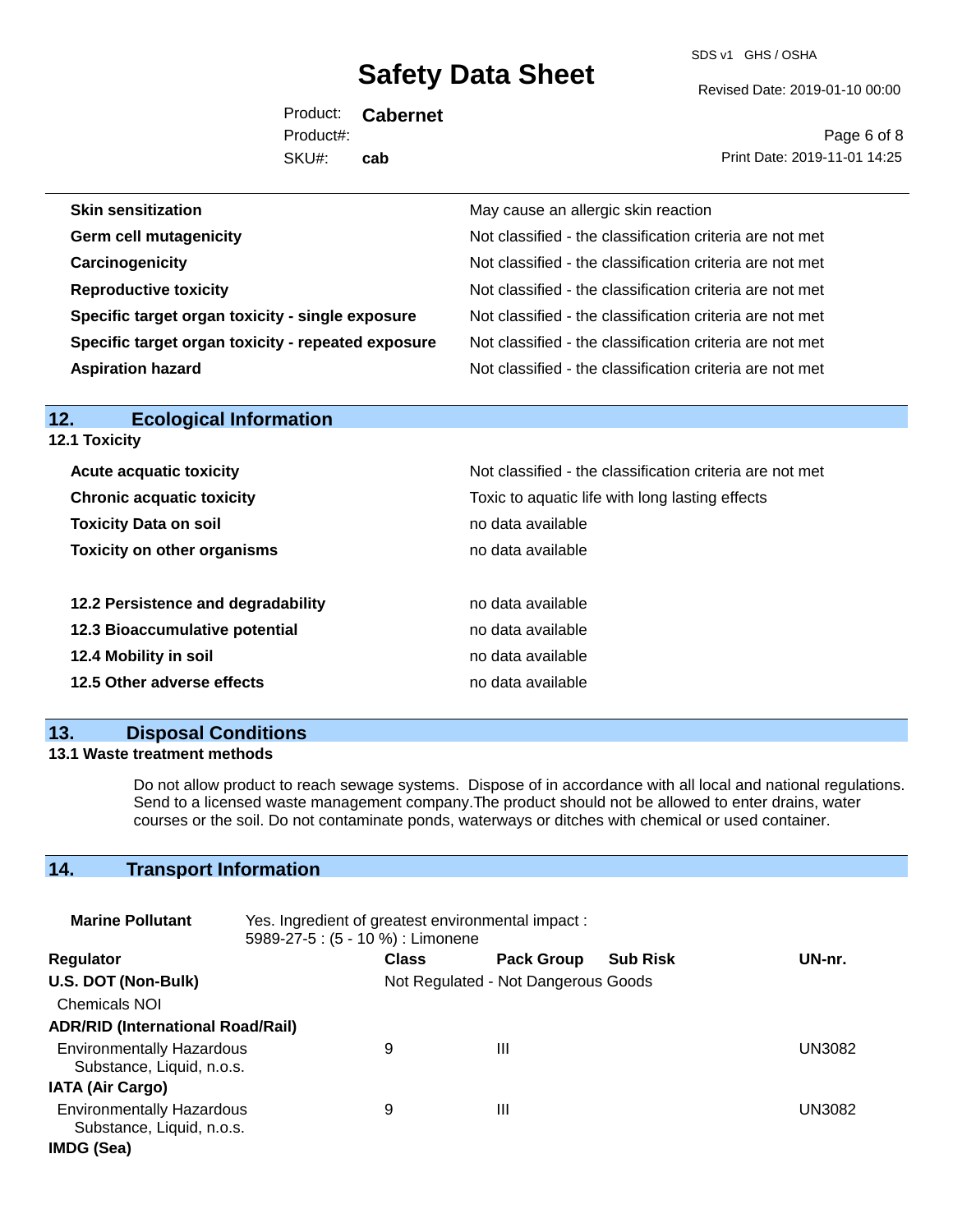SDS v1 GHS / OSHA

Revised Date: 2019-01-10 00:00

|                                                               | Product:  | <b>Cabernet</b>               |                                                              |                              |  |
|---------------------------------------------------------------|-----------|-------------------------------|--------------------------------------------------------------|------------------------------|--|
|                                                               | Product#: |                               |                                                              | Page 7 of 8                  |  |
|                                                               | SKU#:     | cab                           |                                                              | Print Date: 2019-11-01 14:25 |  |
|                                                               |           |                               |                                                              |                              |  |
| <b>Environmentally Hazardous</b><br>Substance, Liquid, n.o.s. |           | 9                             | $\mathbf{III}$                                               | <b>UN3082</b>                |  |
| 15.<br><b>Regulatory Information</b>                          |           |                               |                                                              |                              |  |
| <b>U.S. Federal Regulations</b>                               |           |                               |                                                              |                              |  |
| <b>TSCA (Toxic Substance Control Act)</b>                     |           |                               | All components of the substance/mixture are listed or exempt |                              |  |
| 40 CFR(EPCRA, SARA, CERCLA and CAA)                           |           |                               | This product contains NO components of concern.              |                              |  |
| <b>U.S. State Regulations</b>                                 |           |                               |                                                              |                              |  |
| <b>California Proposition 65 Warning</b>                      |           |                               | This product contains the following components:              |                              |  |
| 123-35-3(NF 204-622-5 0.1 - 1.0 %                             |           | beta-Myrcene (Natural Source) |                                                              |                              |  |
| <b>Canadian Regulations</b>                                   |           |                               |                                                              |                              |  |
| <b>DSL</b>                                                    |           |                               | 100.00% of the components are listed or exempt.              |                              |  |
| 16.<br><b>Other Information</b>                               |           |                               |                                                              |                              |  |
|                                                               |           |                               |                                                              |                              |  |

### **GHS H-Statements referred to under section 3 and not listed in section 2**

| H226 : Flammable liquid and vapour                          | H302 : Harmful if swallowed                              |  |  |
|-------------------------------------------------------------|----------------------------------------------------------|--|--|
| H304 : May be fatal if swallowed and enters airways         | H316 : Causes mild skin irritation                       |  |  |
| H319 : Causes serious eye irritation                        | H320 : Causes eye irritation                             |  |  |
| H361: Suspected of damaging fertility or the unborn child   | H400 : Very Toxic to aquatic life                        |  |  |
| H401 : Toxic to aquatic life                                | H402 : Harmful to aquatic life                           |  |  |
| H410 : Very toxic to aquatic life with long lasting effects | H412 : Harmful to aquatic life with long lasting effects |  |  |
| <b>Total Fractional Values</b>                              |                                                          |  |  |
| (TFV) Risk                                                  | (TFV) Risk                                               |  |  |
| (223.04) Acute Toxicity Inhalation, Category 5              | (60.97) Aquatic Chronic Toxicity, Category 3             |  |  |
| (14.65) Sensitization, Skin, Category 1B                    | (5.91) Aquatic Chronic Toxicity, Category 2              |  |  |
| (4.12) Skin Corrosion/Irritation, Category 3                | (3.33) Aquatic Chronic Toxicity, Category 4              |  |  |
| (1.43) Acute Toxicity Oral, Category 5                      | (1.40) Acute Toxicity Dermal, Category 5                 |  |  |
| (1.02) Skin Corrosion/Irritation, Category 2                |                                                          |  |  |
|                                                             |                                                          |  |  |

#### Remarks

**15.** 

 $\overline{16.}$ 

This safety data sheet is based on the properties of the material known to Wellington Fragrance at the time the data sheet was issued. The safety data sheet is intended to provide information for a health and safety assessment of the material and the circumstances, under which it is packaged, stored or applied in the workplace. For such a safety assessment Wellington Fragrance holds no responsibility. This document is not intended for quality assurance purposes.